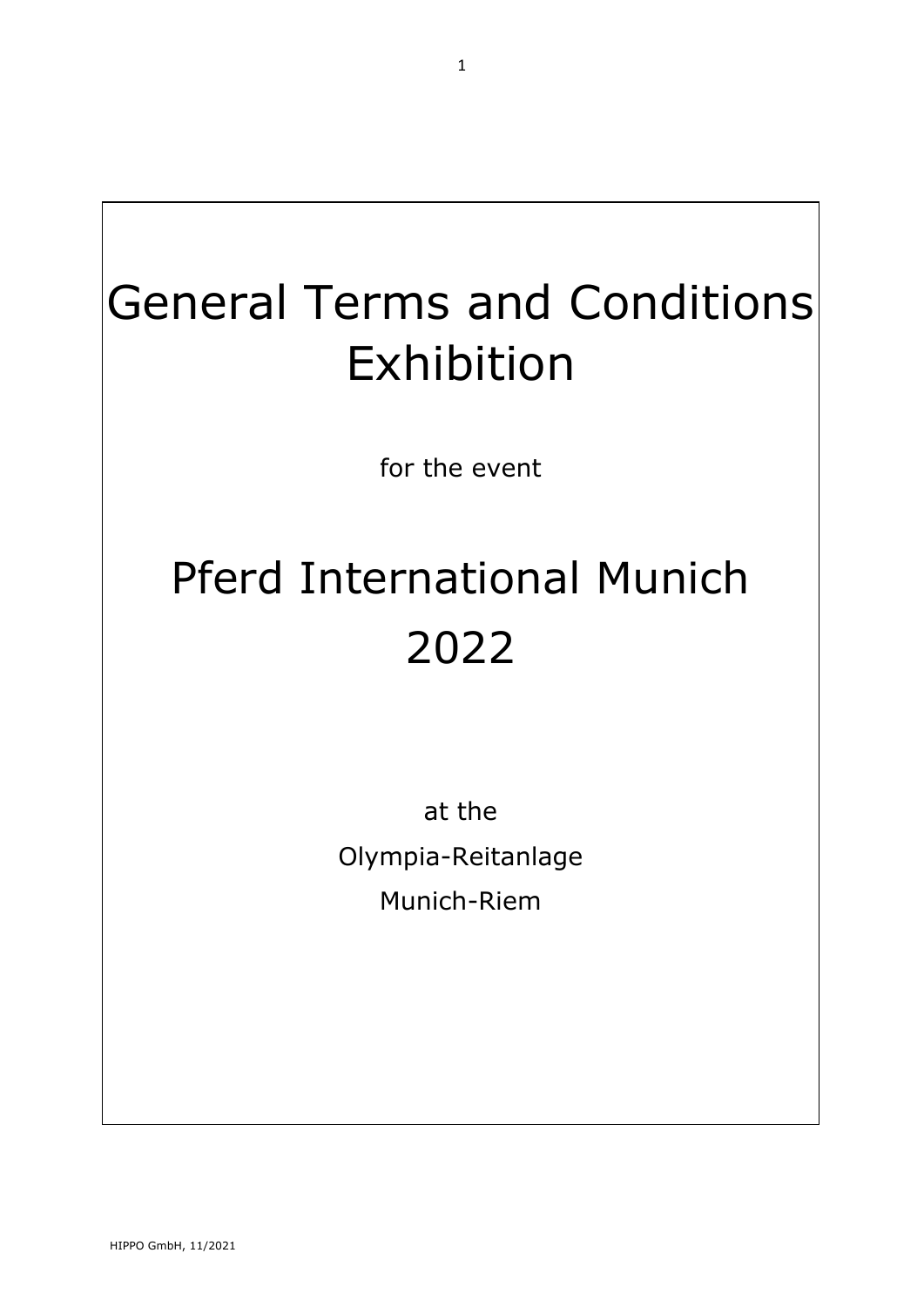#### **1. Organizer**

Hippo Pferdeveranstaltungs GmbH, Landshamer Straße 11, 81929 Munich, Phone 089/926967455, Fax 089/926967452, E-Mail: office@hippo-gmbh.de

#### **2. Place and Date**

Place: Olympia-Reitanlage in Munich-Riem Date: 26<sup>th</sup> to 29<sup>th</sup> May 2022 Opening hours: daily 8AM to 7PM

#### **3. Application**

- 3.1. With the registration, exhibition areas and stands are bindingly ordered. The registration takes place with the return of the signed "registration form".
- 3.2. The essential components of the contract include the registration form as well as the general conditions of the exhibition.
- 3.3. By registering, the exhibitor accepts the *General Conditions of Exhibition* as binding. He has to make sure that all of his employees at the show comply with the entire contract.
- 3.4. The inclusion of co-exhibitors is subject to registration, approval and fee. They must be submitted in writing of the application documents. The fee per co-exhibitor is 300,00 €, as well as 80,00 € for the entry in the list of exhibitors. All prices are exclusive of German VAT.

#### **4. Admission**

- 4.1. The decision on the admission of the exhibitor and the individual exhibition items is made by the organizer alone.
- 4.2. The order is accepted by written confirmation of the organizer. The position of the invoice is considered confirmation of acceptance. Upon receipt of the invoice, the contract between the organizer and the exhibitor has been concluded.
- 4.3. The confirmation also includes the admission as an exhibitor and the admission of the exhibits.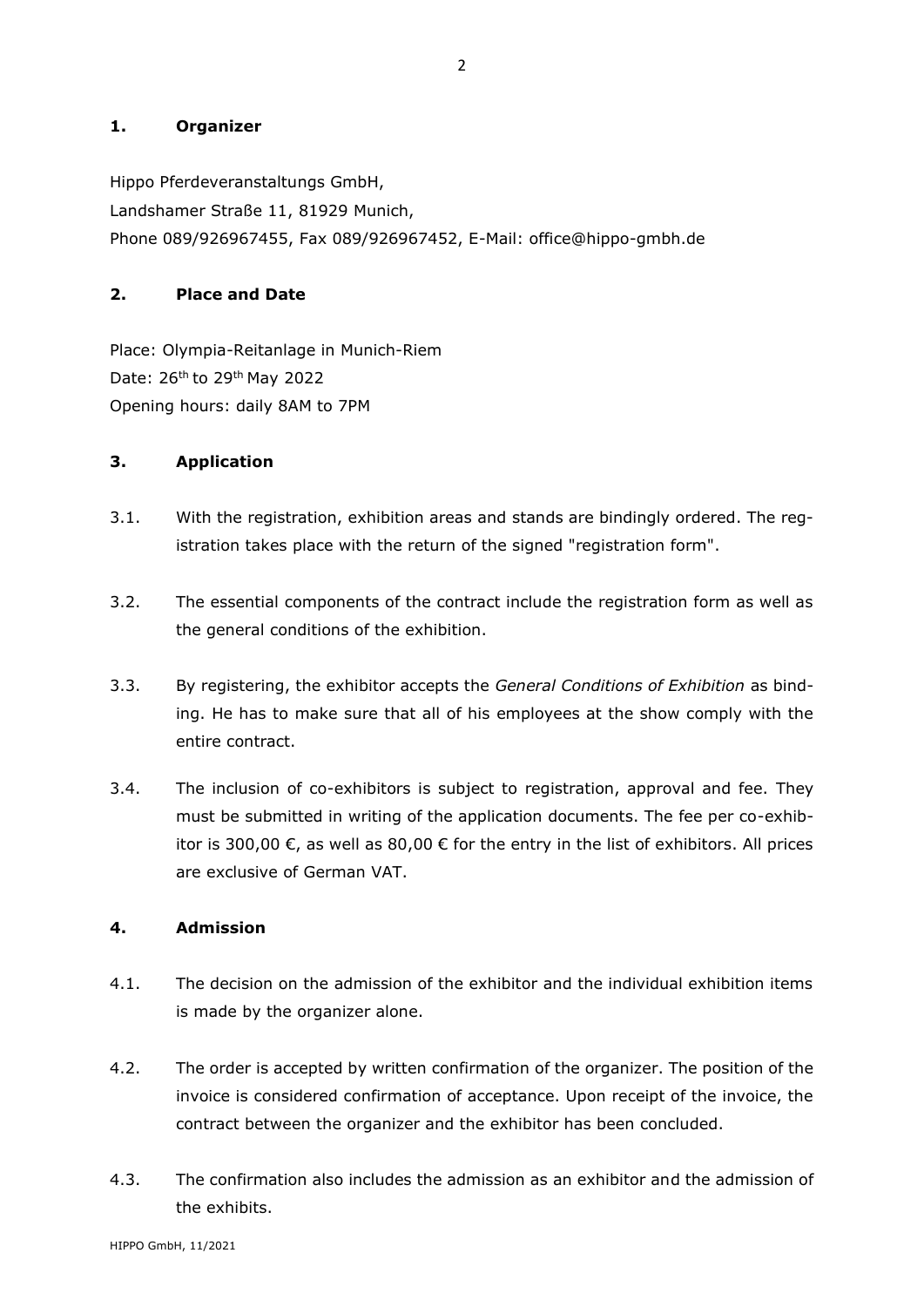- 4.4. The license may be subject to conditions for compliance with legal requirements or the proper performance of the exhibition.
- 4.5. The exhibition of unreported or unauthorized items is inadmissible and entitles the organizer to terminate the contract without notice after unsuccessful written request to remove the items. The organizer retains his claim to the agreed rent without prejudice to further claims. The same applies if the exhibitor does not meet the requirements despite a warning.

#### **5. Terms of payment / Lien**

- 5.1. The invoice amount must be paid as followed: - 50% after receipt of invoice, immediately after the registration form has been received
	- The rest of the invoice must be paid until eight weeks before the fair will start (31th March 2022)
- 5.2. This not applies to exhibitors with whom the contract is concluded shortly before the start of the event. The invoice amount must be paid immediately after the registration form has been received.
- 5.3. On set-up day, checks will no longer be accepted, cash payment is required.
- 5.4. For outstanding liabilities, the organizer is entitled to a lien on the exhibited objects. The exhibitor hereby assures that the objects brought in are in his property or are subject to his unrestricted disposal.

#### **6. Allocation of the exhibition space**

- 6.1. The allocation of the exhibition space is done by the organizer and will be communicated with the "Technical Informations". Complaints must be notified in writing within one week of receipt of the confirmation of the exhibition space. However, the allocation becomes binding only after payment of the entire invoice amount.
- 6.2. The organizer must immediately notify the exhibitor in writing of any changes in the allocation of the type and dimensions of the stands and areas.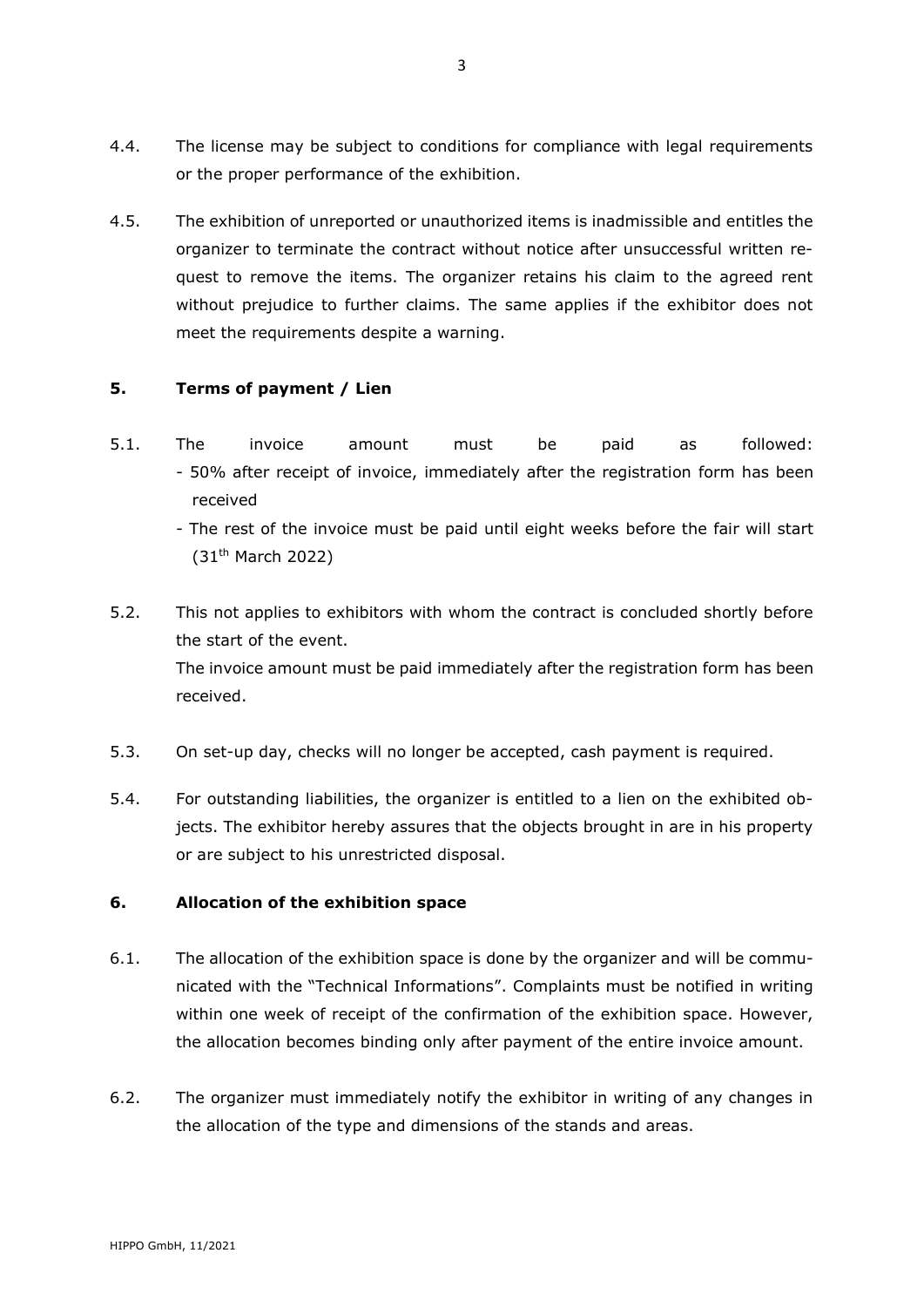#### **7. Liability**

- 7.1. The organizer is only liable for damage caused by willful or grossly negligent behavior on the part of the organizer, his legal representatives or senior employees.
- 7.2. The organizer is basically liable for damages caused by gross negligence by simple vicarious agents. Liability shall be limited in height to any damage that typically occurs in contracts of this kind.
- 7.3. The organizer is basically liable for any breach of essential contractual obligations. Significant are those contractual obligations whose compliance is of particular importance for the achievement of the purpose of the contract (cardinal obligations).
- 7.4. In the event of a breach of cardinal obligations, the liability shall be limited in amount to such damage that is typically expected to arise in the case of contracts of this kind - unless a case of Section 7.1 is present.
- 7.5. The liability limitations of paragraphs 1 to 3 do not apply to liability for the absence of warranted characteristics, liability under the Product Liability Act and liability for injury to life, limb or health.
- 7.6. The strict liability of the organizer for initial defects of the rental object (guarantee liability) is excluded.
- 7.7. The exhibitor shall be responsible for the fulfillment of the statutory, officially ordered and generally required traffic safety and supervisory duties, including a pet owner or animal keeper obligation, for his rental property and for the demonstrations he has carried out. In terms of traffic safety and the obligation to provide information, the exhibitor must ensure that all employees, participants, horse owners and grooms employed by him are informed of the applicable traffic safety and security regulations before the start of the event. He is obliged to pass on all information on this topic made available to him by the organizer in a suitable form (e.g. by copying and mailing) to his employees, participants, riders, horse owners and horse depots.
- 7.8. The exhibitor is liable according to the legal regulations. The conclusion of an exhibitor insurance is recommended.

### **8. Cancellation, non-participation of the exhibitor, resignation of the organizer**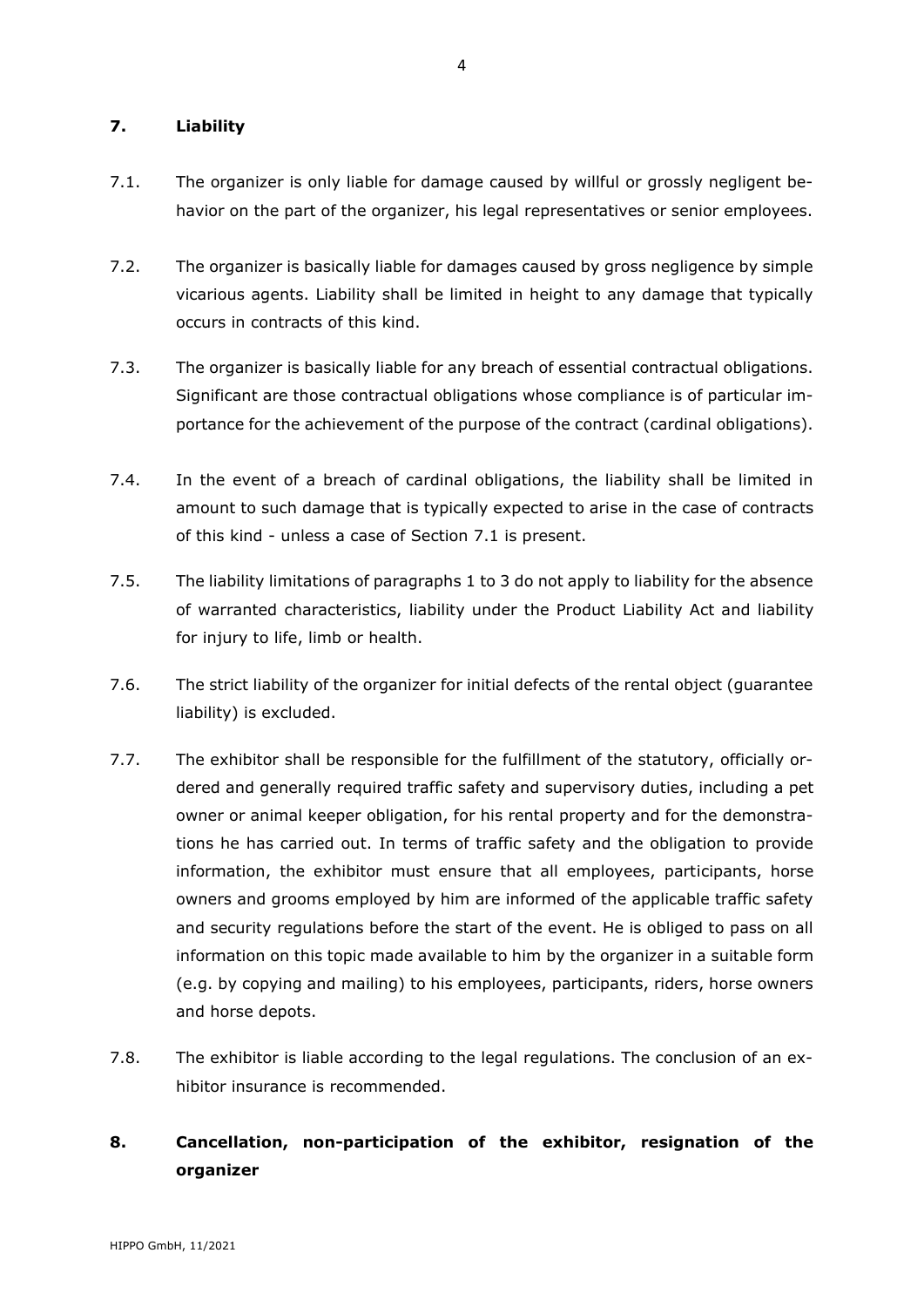8.1. Cancellation or non-participation of an exhibitor

a) The exhibitor is also obliged to pay the stand rental if he cancels his participation or does not attend the exhibition without a cancellation.

b) If the exhibitor declines his participation, the organizer endeavors to rent the stand elsewhere. Any difference between the rent agreed with the withdrawing exhibitor and the rent actually achieved by the new letting shall be borne by the withdrawing exhibitor. If a new lease is not possible, the organizer reserves the right to the agreed rent. In the interests of the overall picture of the exhibition, the organizer is entitled to occupy the unused exhibition space with another exhibitor or to fill in the unused advertising space in another way. Resulting additional costs shall be borne by the withdrawing exhibitor in addition to the other claims of the organizer.

c) Upon cancellation of an exhibitor, the organizer is entitled to charge a processing fee of  $150,00 \in$ .

d) The full stand rental fee is payable if the organizer relets the agreed stand space, but the total rental space is reduced by the cancellation / non-attendance.

e) The proof remains reserved by the exhibitor that the organizer has not incurred these costs or not at this amount. The assertion of further claims remains expressly reserved.

#### 8.2. Resignation of the organizer

a) The organizer is entitled to resign if

• the exhibitor did not pay the rent in full on the date stated in the invoice and also not after the deadline set by the organizer;

• the stand is not occupied obviously in good time (see section 8.1);

• the exhibitor violates the househoulder's right and does not omit or repeat the breach despite being warned;

b) If the terms of payment are not met, the organizer is entitled to cancel immediately and to allocate the exhibition space elsewhere. The right to otherwise immediately assign the exhibition space is not subject to proof of the receipt of the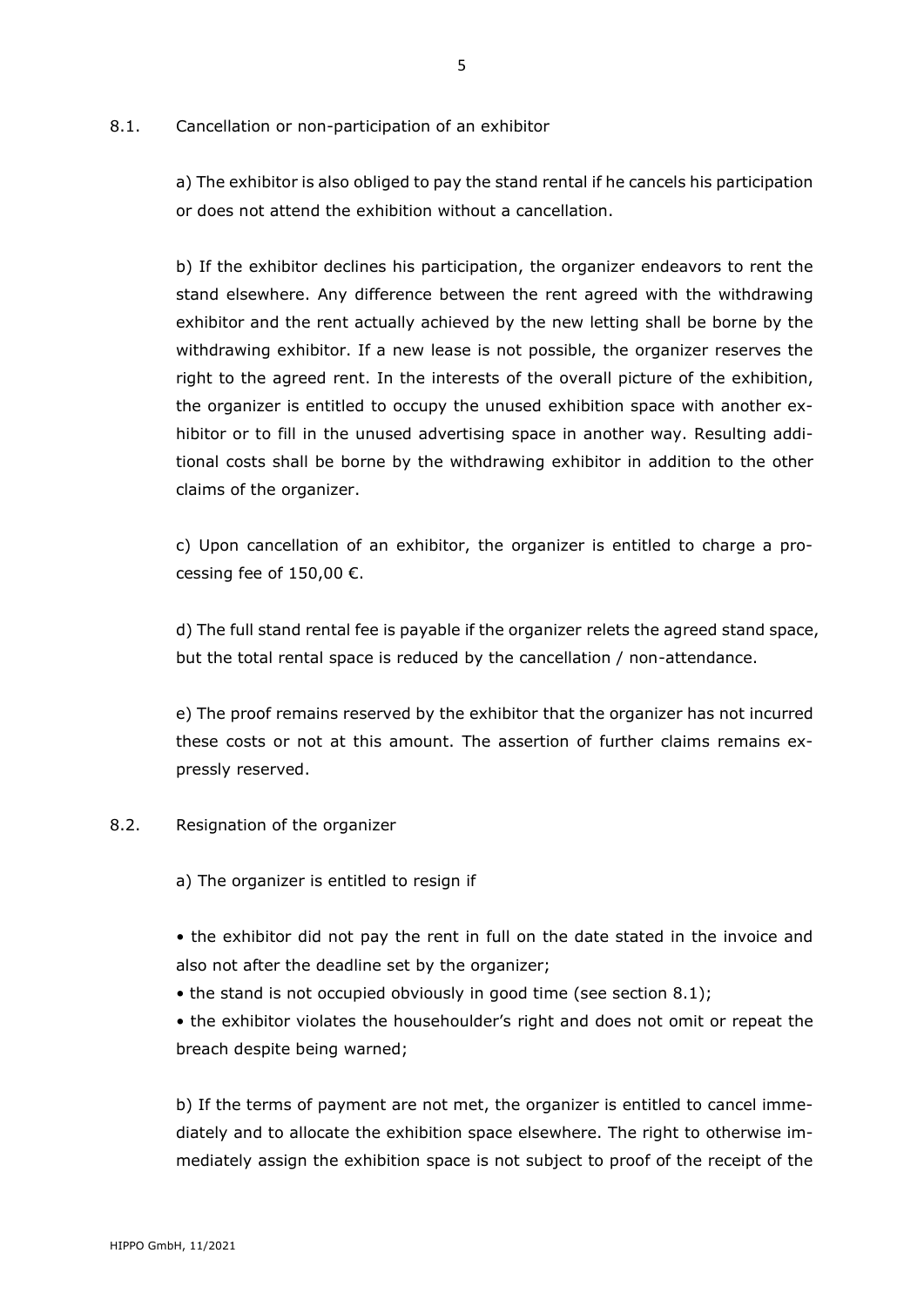termination. The organizer may assert claims for compensation in the above cases. Section 8.1 applies accordingly.

#### **9. Force majeure**

- 9.1. Circumstances that make the performance of the event impossible and are neither the responsibility of the organizer nor of the exhibitor, to entitle the organizer to cancel the event, to postpone the time or to shorten the event. The organizer must inform the exhibitor immediately after being notified of such circumstances.
- 9.2. The assertion of claims for damages of the exhibitor in the case of such a change are expressly excluded.
- 9.3. If the event is postponed due to force majeure, the organizer must inform the exhibitors immediately. Exhibitors are entitled to cancel their participation at the changed time within one week of receipt of this notice.
- 9.4. If a trade fair has to be shortened or canceled after its commencement due to force majeure, this does not obligate the organizer to repay or reduction of the stand rental.

#### **10. Construction, Stand operation and dismantling**

10.1. Construction and dismantling times:

Construction start: 23th May 2022 from 8.00 am Construction end:  $25<sup>th</sup>$  May 2022 to 10.00 pm Start of dismantling: 29<sup>th</sup> May 2022 from 7.00 pm Dismantling finish: 30<sup>th</sup> May 2022 until 5.00 pm

Basic constructions are already possible on 20<sup>th</sup> May 2022.

The construction of the stand must begin by **6 pm on 25th May 2022** at the latest. Until the end of construction, all packaging material and other waste must have been removed by the exhibitor.

10.2. The exhibition area at the jumping and dressage courses will be equipped with white pagodas. In the case of tents provided by the organizer, the exhibitor is liable for damage caused in the event of damage. Exhibitors with sales carts or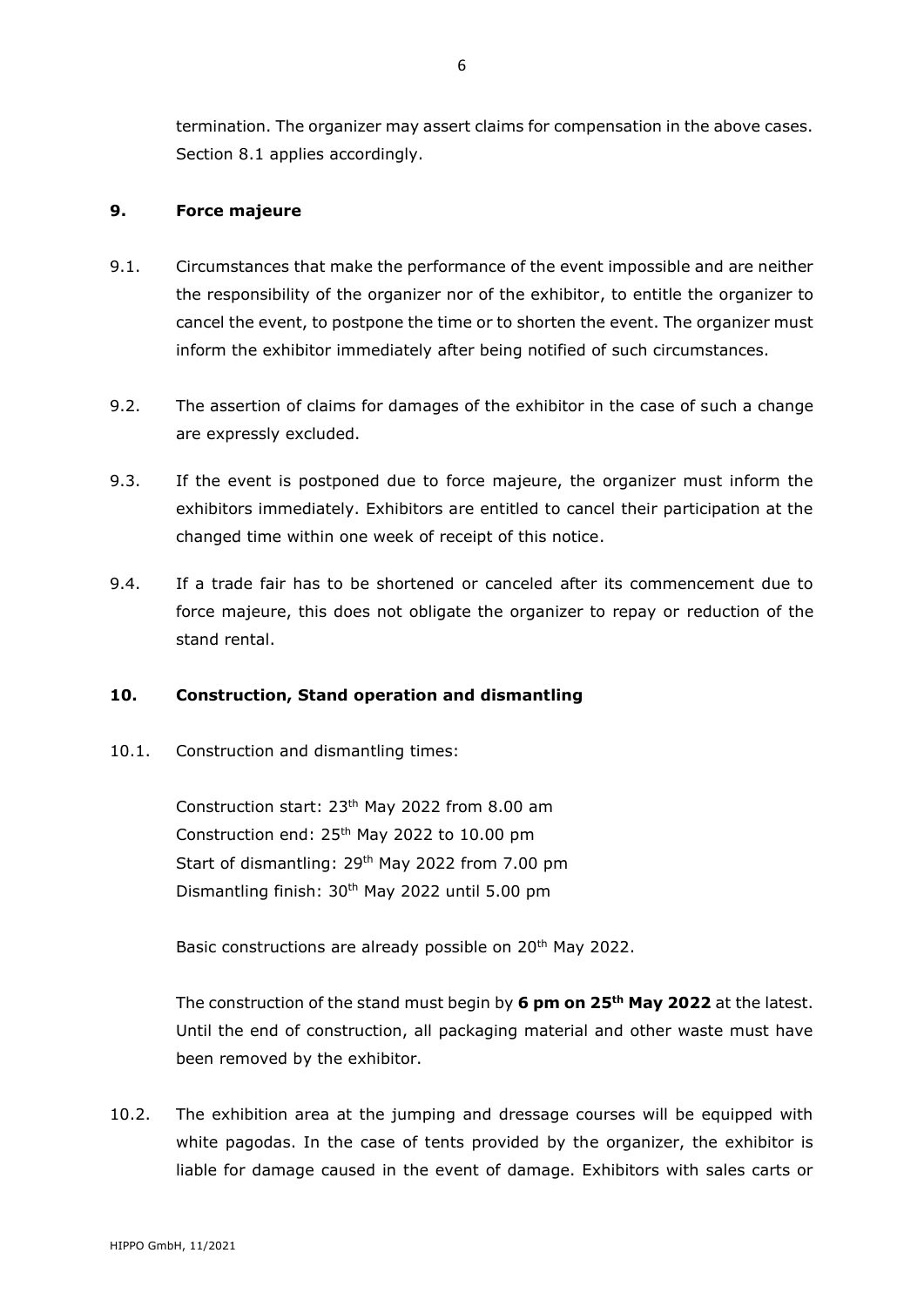own tents may stand on the fairgrounds. Rented tent buildings can only be purchased through the organizer in conjunction with a complete package.

- 10.3. The stand is to be set up by the exhibitor until the time specified by the organizer and to be usable during the entire duration of the event. Infringements entitle the organizer to otherwise fill in the stand at the expense of the exhibitor, without prejudice to his right to a rental payment.
- 10.4. The equipment of the stand is up to the exhibitor. In the interest of an overall picture, guidelines of the organizer must be observed. The stand must be clearly marked with the name, address of the exhibitor and the stand number for the entire duration of the event and filled during the event.
- 10.5. During construction and dismantling as well as during operation of the stand, the exhibitor must ensure compliance with the statutory provisions, in particular with regard to fire protection, accident prevention and company designation and price labeling.
- 10.6. When setting up and using a music sound system at the exhibition stand, the respective exhibitor agrees to comply with the guidelines of GEMA. Any fees incurred shall be borne by the exhibitor.
- 10.7. The dismantling of the stand and / or the advertising space must take place within the time specified by the organizer. After expiry of the dismantling period, the organizer is entitled to have the dismantling as well as the removal and storage of exhibition goods carried out or carried out at the expense of the exhibitor.
- 10.8. Liability for loss or damage to the exhibition goods will only be accepted by the organizer in the case of intent and gross negligence. He is entitled to a lien for the costs incurred.

#### **11. Exhibitor passes**

- 11.1. The The exhibitor and his employees need exhibitor passes to enter the event ground. In the event of misuse (eg passing on to third parties), the ID card will be collected immediately.
- 11.2. Each exhibitor receives exhibitor passes as follows: Up to 15sqm stand space: three exhibitor passes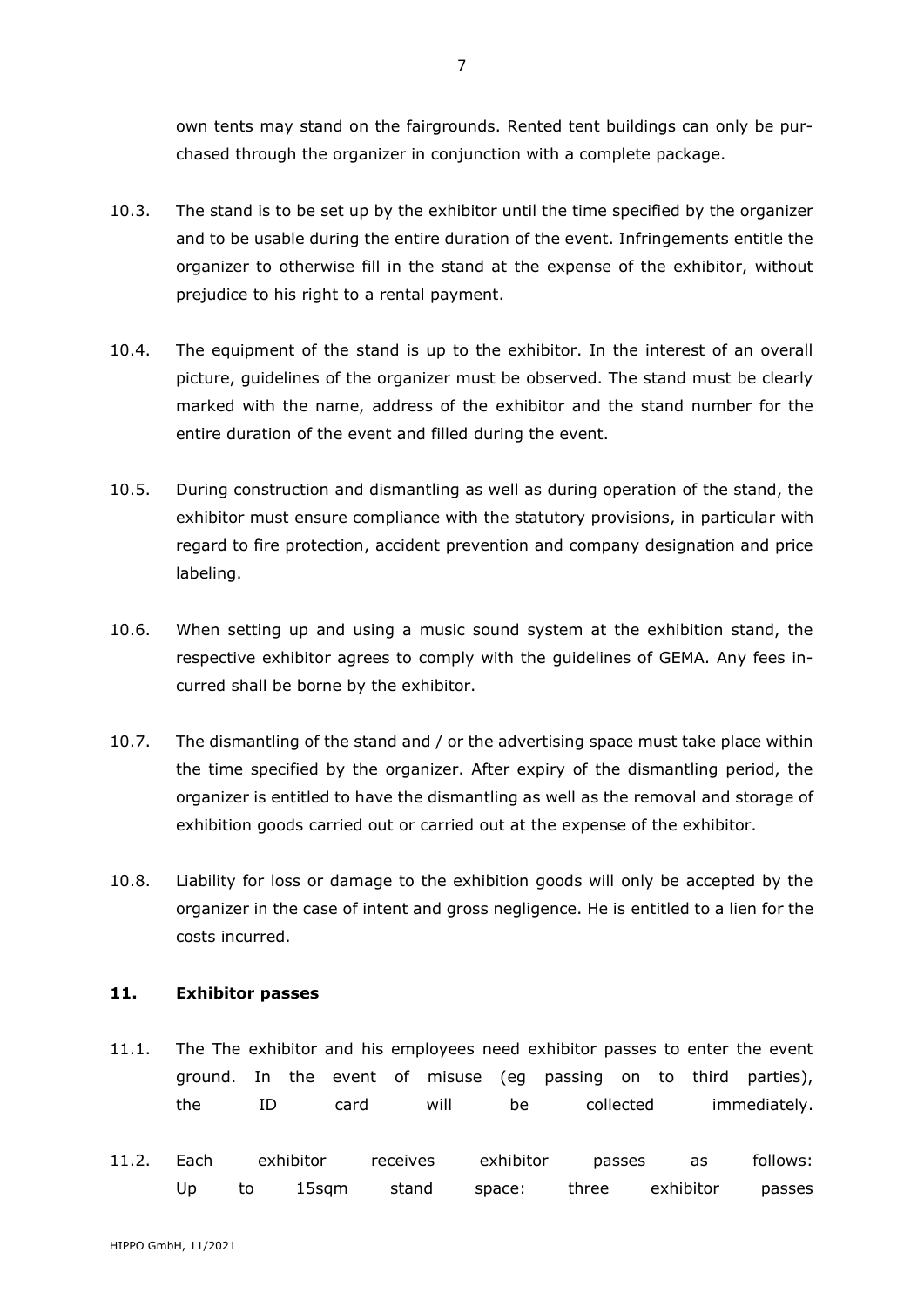For every additional 15 square meters of stand space: One exhibitor pass The exhibitor passes will be issued in the exhibition office from Monday, 20th May 2022.

#### **12. Driving ban**

- 12.1. The strictest driving ban applies throughout the event area. Exceptions are only for the purpose of construction and dismantling and for delivery to stands equipped.
- 12.2. Deliveries to stalls are only permitted outside the official opening hours, from 6:00 to 8:00 am and from 7:00 to 9:00 pm.
- 12.3. The exhibitor receives entry permits for entry to the site for erection and dismantling as well as delivery to stands. The entry permit is only valid when the vehicle registration number is entered at the times stated above and must be clearly visible from the outside behind the windscreen. The organizer is entitled to illegally demolish parked vehicles at the venue without notice at the owner's expense and risk.
- 12.4. The provisions of StVG and StVO apply throughout the entire area.
- 12.5. On the site may only be driven at walking pace.

#### **13. Assignment of the stand to a third party, sale on behalf of third parties**

- 13.1. Without the written consent of the organizer, the exhibitor is not entitled to entrust part or all of the allocated areas or stands to third parties or to use them for sale to third parties.
- 13.2. In the event of unauthorized use of the stands or advertising space, the organizer may demand, instead of termination of the contract without notice, that the exhibitor pay a surcharge of 50% of the agreed rent.

#### **14. Rent and costs**

The rent is calculated according to the information contained in the registration documents.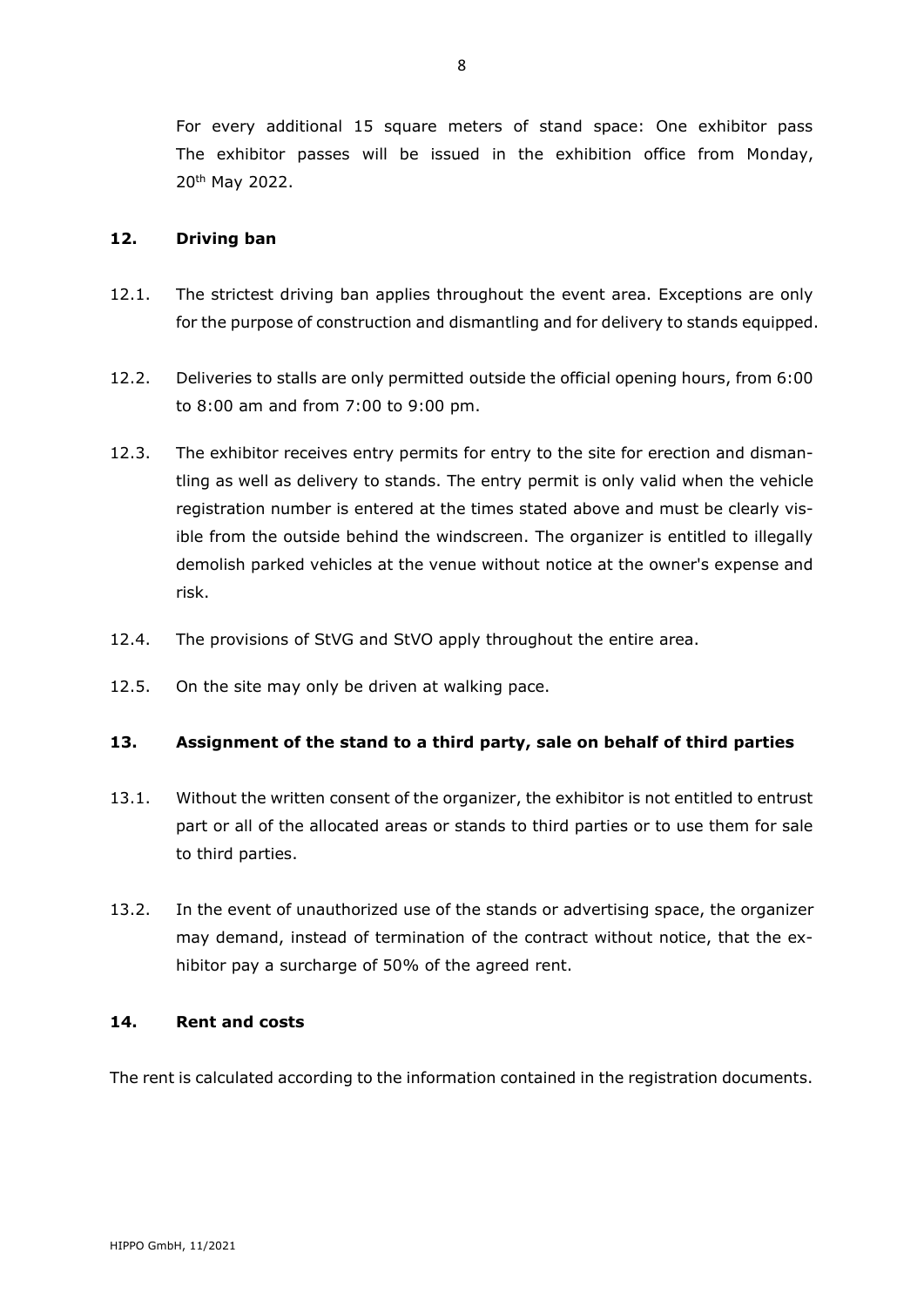#### **15. Security**

The general supervision of the event site is provided by the organizer without liability for damage or loss. The exhibitor himself is responsible for guarding the stand. This also applies during the construction and dismantling times.

#### **16. Delivery of goods**

Deliveries of goods or correspondence are to be provided with exhibitor name, contact person, mobile number and stand number. In principle, deliveries are to be arranged in such a way that they can be received by the exhibitor personnel at the exhibition stand on the day of delivery. Upon delivery to the exhibition office, the organizer assumes no liability for damage or loss.

#### **17. Insurance**

The exhibitor is obliged to insure his exhibits and his liability at his own expense.

#### **18. Domiciliary rights**

The domiciliary right is exercised by the organizer. Instructions of the organizer and the persons commissioned by him are to be obeyed.

#### **19. Data protection**

The information provided by the exhibitor is recorded and stored in the Hippo GmbH database. Hippo GmbH uses the exhibitor's data, including the operating details, to carry out the event. Hippo GmbH passes on personal data of the exhibitor to third parties, as far as this is necessary for the fulfillment of the contract between the exhibitor and Hippo GmbH. The exhibitor's address, email address and company details are used to inform the exhibitor about Hippo GmbH events by post or email. The exhibitor is entitled at any time to object to the use of his data for advertising purposes.

#### **20. Waive / Statute of limitations**

20.1. If a party learns of facts that could give rise to a claim or if it becomes unaware as a result of gross negligence, then the claim against the other party must be asserted within two weeks of becoming aware of the fact or its possibility. If this does not happen, the claim is forfeited.